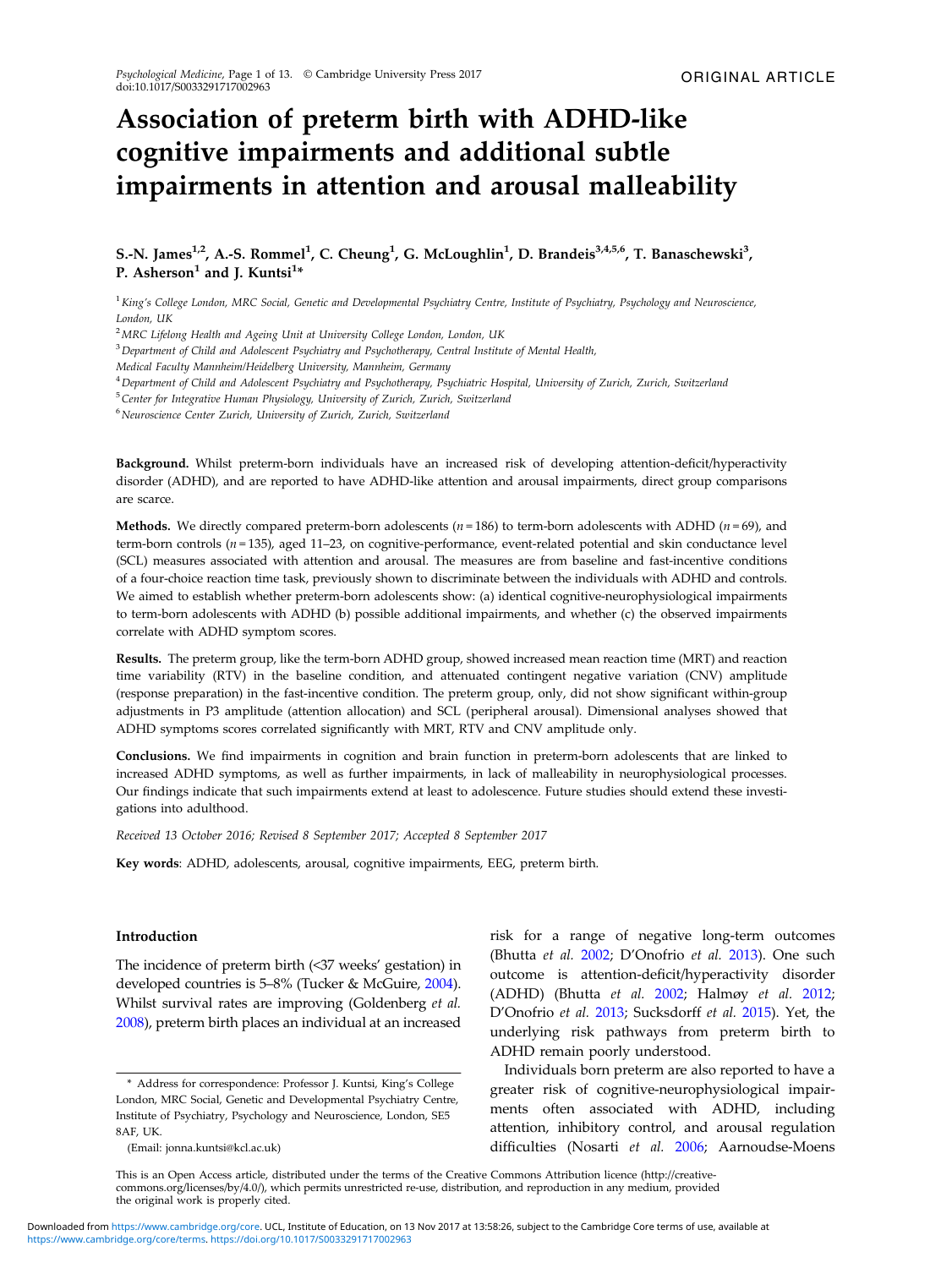et al. [2009](#page-10-0); de Kieviet et al. [2012](#page-11-0)). Whilst direct comparisons between preterm-born individuals and full-term born individuals with ADHD are sparse, they can address whether the impairments reported in preterm groups are truly identical to those observed in ADHD groups or part of more wide-ranging impairments. This could help to identify biomarkers for the underlying processes linked to the increased risk for ADHD among those born preterm, and help to plan effective, targeted interventions.

A method that enables insight into the covert processes underlying observable cognitive impairments is electroencephalography (EEG). From EEG data we can extract event-related potentials (ERPs), which are electrical potentials generated by the brain in response to events, and allow the direct measurement of covert brain processes (Luck, [2005](#page-11-0); Banaschewski & Brandeis, [2007;](#page-10-0) McLoughlin et al. [2014\)](#page-11-0). Another informative neurophysiological method is skin conductance (SC): a simple, robust biomarker of peripheral arousal which is innervated by the sympathetic nervous system (van Lang et al. [2007](#page-11-0); Boucsein et al. [2012\)](#page-10-0).

We recently reported findings from a comparison between preterm-born adolescents and term-born ADHD adolescents on the cued continuous performance test (CPT): while we observed response preparation [the ERP index of contingent negative variation (CNV)] and response inhibition (NoGo-P3) impairments in both groups, compared witth a term-born control group, the preterm group showed an additional impairment in executive response control (GoP3), which was not associated with ADHD symptoms, suggestive of more wide-ranging neurophysiological deficits in the preterm group (Rommel et al. [2017\)](#page-11-0). Only one other study to date, to our knowledge, has directly compared ERPs between preterm-born and ADHD groups (Potgieter et al. [2003\)](#page-11-0). Using a visual oddball paradigm, on a small sample  $(n = 41$  total), this study reported impairments [increased inhibition NoGo-N2 and increased mean reaction time (MRT), reaction time variability (RTV) and errors] only among term and preterm-born children with ADHD, compared with term-born controls and preterm-born participants without ADHD.

In addition to insight gained from neurophysiological data, another informative method, successfully applied in ADHD research, is within-task manipulations, whereby we investigate whether a specific cognitive impairment is a stable characteristic or improves under certain conditions. While increased RTV – the fluctuating speed of responding on reaction time tasks – is phenotypically and genetically strongly associated with ADHD (Kuntsi et al. [2010;](#page-11-0) Kuntsi & Klein, [2012;](#page-11-0) Kofler et al. [2013\)](#page-11-0), it can improve in individuals with ADHD under certain conditions. A meta-analysis,

whilst including a range of designs, demonstrated a small, though overall significant, effect of incentives on RTV (Kofler et al. [2013](#page-11-0)). In a four-choice reaction time task, the Fast Task, we have previously combined the effects of rewards with a faster event rate to maximize reduction of RTV, demonstrating that RTV improves significantly more in participants with ADHD than in controls (Andreou et al. [2007](#page-10-0); Kuntsi et al. [2013\)](#page-11-0). Recently, we have further measured EEG and SC simultaneously, while participants with ADHD and control participants performed the Fast Task. We found that, in the baseline (slow, unrewarded) condition, the ADHD group had impaired attentional allocation (P3 amplitude) (Cheung et al. [2017\)](#page-10-0) and hypo-arousal [decreased skin conductance level (SCL)] (James et al. [2016](#page-11-0)). In the fast-incentive condition participants with ADHD improved both their P3 amplitude and SCL, more than the controls, but they now differed from controls on response preparation (CNV amplitude) (James et al. [2016](#page-11-0); Cheung et al. [2017](#page-10-0)). These results show that although attentional allocation and hypo-arousal improved, the individuals with ADHD were not able to adjust their response preparation adequately in a changed context.

We have previously established informative ADHD-sensitive findings that emerge across the two conditions of the Fast Task when combining cognitive performance (MRT, RTV), ERP (CNV amplitude, P3 amplitude) and skin conductance (SCL) measures, which help to identify biomarkers for the underlying processes. In order to understand more about impaired brain processes in preterm-born individuals which may relate to ADHD, we now compare the data from ADHD and control participants (now including only term-born participants) to new data on identical Fast Task measures obtained from preterm-born individuals. We aim to establish, first, whether preterm-born adolescents show identical cognitive-neurophysiological impairments to those observed in term-born adolescents with ADHD. Second, we investigate whether any additional impairments are observed in the preterm group only. Third, for any impairments observed in the preterm group, we will examine their association with ADHD symptoms and clinical impairment.

## Methods

## Sample

The sample initially consisted of preterm-born participants, participants with and without ADHD and their siblings. Exclusion criteria for all groups were IQ of <70, cerebral palsy or any other medical condition that affects motor coordination including epilepsy, as well as brain disorders and any genetic or medical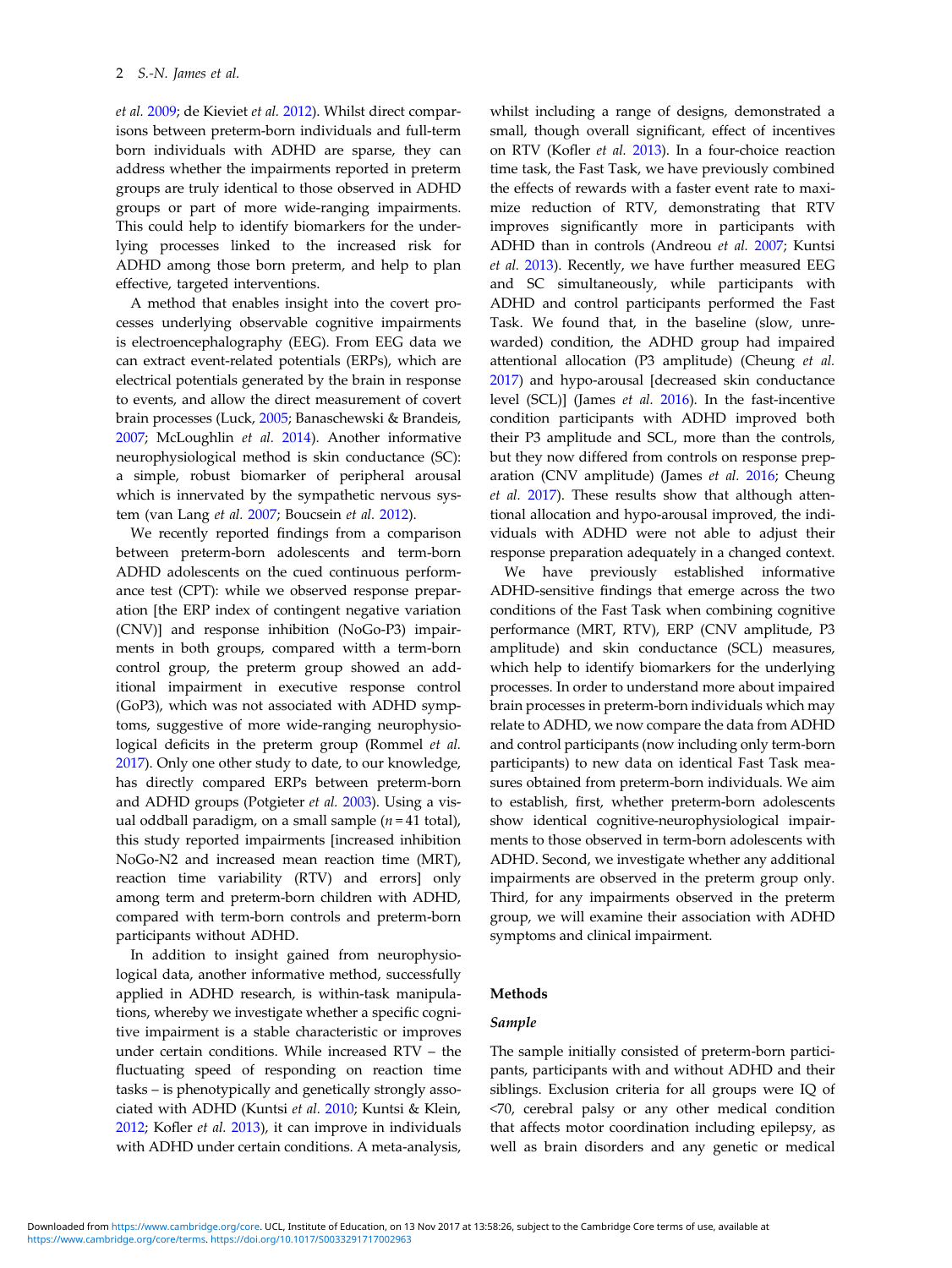disorder that might mimic ADHD. In addition, preterm birth was an exclusion criterion in the ADHD and control groups, because this study aimed to establish whether the cognitive impairments associated with preterm birth reflect identical neurophysiological impairments in term-born individuals with ADHD.

The preterm group was recruited from secondary schools in Southeast England. All preterm participants had one full sibling available for ascertainment and were born before 37 weeks' gestation. Siblings of preterm-born individuals were included in the preterm group if they were also born preterm (before 37 weeks' gestation), to maximize the number of participants in the preterm group. Term-born siblings of preterm-born individuals were not included in this analysis. Most preterm-born participants were of European white descent (84.6%). Since here preterm birth is investigated as a potential risk factor for ADHD, preterm-born individuals who demonstrated high levels of ADHD symptoms were not excluded from the analysis (for the analysis of the sample without preterm-born individuals who met a research diagnosis for ADHD  $(n=8)$ , see online Supplementary Material II).

ADHD and control sibling pairs, who had taken part in our previous research (Chen et al. [2008](#page-10-0); Kuntsi et al. [2010\)](#page-11-0), were invited to take part in a follow-up study (Cheung et al. [2016](#page-10-0)). While ADHD-control differences for this sample have been reported previously in a study investigating ADHD impairments (James et al. [2016;](#page-11-0) Cheung et al. [2017\)](#page-10-0), here the ADHD and control groups (only those who were term-born) are compared with a group of preterm-born adolescents. All participants were of white European descent and had one full sibling available for ascertainment. Participants with ADHD and their siblings were included in the ADHD group if they had a clinical diagnosis of DSM-IV combined-type ADHD during childhood and met DSM-IV criteria for any ADHD subtype at follow-up. Siblings of individuals with ADHD who did not meet DSM-IV criteria for any ADHD subtype at follow-up were not included in this analysis. The control group was initially recruited from the primary (aged 6–11 years) and secondary (aged 12–18 years) schools in the UK, aiming for an age and sex match with the ADHD sample. Control individuals and their siblings were included in the control group if they did not meet DSM-IV criteria for any ADHD subtype either in childhood or at follow-up.

The final sample consisted of 186 preterm-born participants (41 sibling pairs, 104 singletons), 69 participants with ADHD (four sibling pairs, 61 singletons) and 135 controls (61 sibling pairs, 13 singletons). The groups differed significantly in terms of age, IQ, sex distribution, GA (gestational age) and ADHD symptom scores (replicated from Rommel et al. [2017](#page-11-0) in online Supplementary Material I). A 48-h ADHD medicationfree period was required before assessments. Written informed consent was obtained following procedures approved by the London-Surrey Borders Research Ethics Committee (09/H0806/58) and the National Research Ethics Service Committee London—Bromley (13/LO/0068).

#### Procedure

The Fast Task was administered as part of a longer assessment session at the research centre. Participants abstained from caffeine, smoking and alcohol on the day of testing. Face-to-face or telephone clinical interviews were administered to the parent of each ADHD proband shortly before or after the participant's assessment.

### Measures

## ADHD diagnosis

The Diagnostic Interview for ADHD in Adults (DIVA) (Kooij & Francken, [2007\)](#page-11-0) is a semi-structured interview designed to evaluate the DSM-IV criteria for both adult and childhood ADHD symptoms and impairment. It consists of 18 items used to define the DSM-IV symptom criteria for ADHD. The Barkley's functional impairment scale (BFIS) (Barkley & Murphy, [2006](#page-10-0)) is a 10-item scale used to assess the levels of functional impairments commonly associated with ADHD symptoms.

In the preterm and ADHD groups, ADHD was assessed using parental ADHD symptom ratings on the DIVA and the BFIS. A research diagnosis of ADHD was made if participants scored six or more on either the inattention or hyperactivity-impulsivity subscales of the DIVA and if they received two or more positive scores on two or more areas of impairment on the BFIS.

#### ADHD symptoms

For all groups, parents were asked to rate the behaviour of each sibling using the Revised Conners' Parent Rating Scale (CPRS-R) (Conners et al. [1998\)](#page-10-0).

## IQ

The vocabulary and block design subtests of the Wechsler Abbreviated Scale of Intelligence Fourth Edition (WASI-IV) (Wechsler, [1999\)](#page-11-0) were administered to all participants to derive estimates of IQ.

## The Fast Task

The slow-unrewarded (baseline) condition consists of 72 trials, which followed a standard warned fourchoice RT task. Four empty circles (warning signals,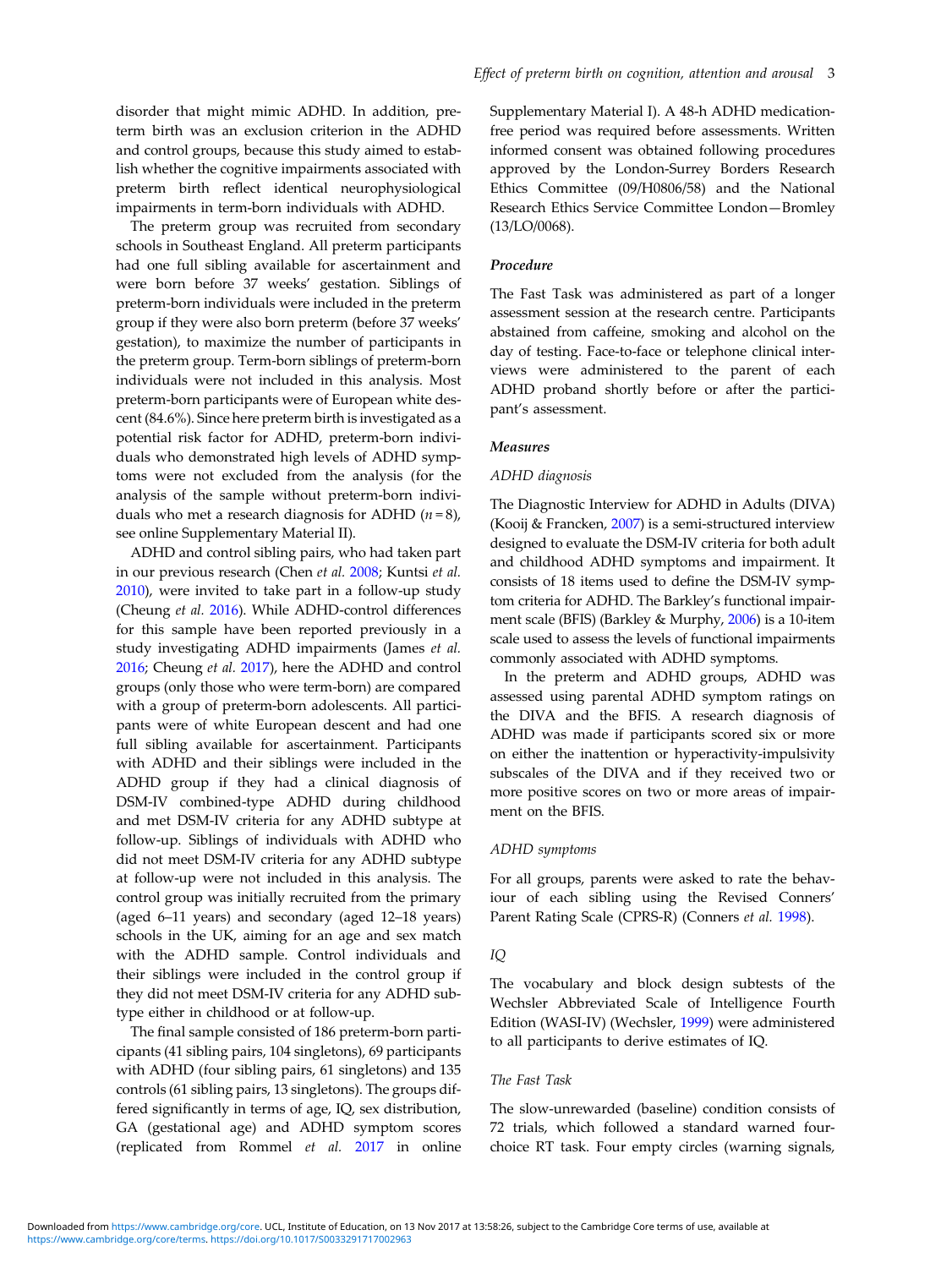arranged horizontally) first appeared for 8 s, after which one of them (the target) was coloured in. Participants were asked to press the response key that directly corresponded to the position of the target stimulus. Following a response, the stimuli disappeared from the screen and a fixed inter-trial interval of 2.5 s followed. Speed and accuracy were emphasized equally in the task instructions. A comparison condition of 80 trials with a fast event rate (fore-period of 1 s) and incentives followed the baseline condition (Andreou et al. [2007](#page-10-0)). The fast-incentive condition is always administered after the baseline condition. Cognitive-performance measures obtained from the Fast Task include MRT (mean latency of response after target onset in milliseconds), RTV (standard deviation of target reaction time) from correct trials. Due to the longer fore-period in the slow condition, the two conditions were not matched on task length, but were matched on the number of trials. We analysed cognitive-neurophysiological performance on both the full slow condition and between three 4-min length-matched segments (results are available upon request) (Andreou et al. [2007](#page-10-0)).

## EEG recording and preprocessing

The EEG was recorded from 62 channels DC-coupled recording system (extended 10–20 montage), with a 500 Hz sampling rate, impedances kept under 10 kΩ, and FCz as the recording reference electrode. The electro-oculograms (EOGs) were recorded from electrodes above and below the left eye and at the outer canthi. The EEG data were analysed using Brain Vision Analyzer (2.0) (Brain Products, Germany). After down-sampling the data to 256 Hz, the EEG data were re-referenced to the average and filtered offline with digital band-pass (0.1–30 Hz, 24 dB/oct) Butterworth filters. Ocular artefacts were identified from the data using Independent Component Analysis (ICA (Jung et al. [2000\)](#page-11-0)). The extracted independent components were manually inspected and ocular artefacts were removed by back-projection of all but those components. All ERP averages contained at least 20 artefact-free segments. P3 amplitude was analysed as the area amplitude measure ( $\mu$ V × ms) at Pz between 250 and 450 ms, to reduce bias due to the varying noise levels induced by the different task conditions (Luck, [2005](#page-11-0)). For the P3 analyses, all the accepted trials were baseline-corrected using a pre-stimulus baseline of 200 ms. The mean amplitudes of this pre-target period (−200–0 ms), using a technical zero baseline as in previous CNV work (Banaschewski et al. [2003](#page-10-0); Albrecht et al. [2013](#page-10-0)) at Cz were also analysed separately as a CNV measure (Cheung et al. [2017\)](#page-10-0).

## Skin conductance

SC data were measured by attaching a pair of silver–silver chloride electrodes on the thenar eminence and hypothenar eminence of participants' non-dominant hand. SC was recorded using PSYCHLAB SC5 24 bit system (PSYCHLAB, London, UK). Stimulus onset and participant response events were recorded on a common timeline, which enabled SC activity to be stimuluslocked. SC data values were calculated using a SC system, which is based on an SC sigmoid-exponential model that allows the tonic measure of SCL to be disentangled from phasic, stimulus-associated, SC responses (SCR), and further allows the decomposition of overlapping SCRs (Lim et al. [1997;](#page-11-0) Williams et al. [2001](#page-12-0); Figner & Murphy, [2011;](#page-11-0) Boucsein et al. [2012](#page-10-0)). This system, therefore, is appropriate to use in conditions with long and short inter-stimulus intervals (Williams et al. [2000](#page-12-0); James et al. [2016](#page-11-0), [2017](#page-11-0)). The mean of SCL was calculated per participant, across each condition.

## Statistical analyses

Regression-based corrections for age were applied to raw scores and residual scores were analysed. MRT, RTV and SCL data were skewed and transformed using the optimized minimal skew (lnskew0) in STATA version 11.1 (Stata Corporation, College Station, TX). All analyses controlled for gender, but we additionally reran analyses on a male-only subsample (online Supplementary Material II). In addition, we reran all analyses on an age-matched subsample (aged between 14 and 19 years) due to the significant group mean differences in age and the possibility of age effects on ERP measures (online Supplementary Material II). All analyses were also re-run with IQ as an additional covariate (online Supplementary Material II). Data were analysed using random intercept models in STATA, to control for non-independence of the data (i.e. data coming from siblings of one family), using a 'robust cluster' to estimate standard errors (Wood et al. [2009;](#page-12-0) Tye et al. [2012](#page-11-0)). Post-hoc analyses were reported for variables which showed a trend-like group-bycondition interaction  $(p < 0.1)$ . We investigated if groups differed in the slope from the baseline to fast-incentive condition, by controlling for differences in the baseline condition, indexing the degree of change. To investigate if the impairments observed in the preterm group are related to ADHD symptoms and clinical impairment, Pearson correlations were calculated between the cognitive-neurophysiological measures showing impairment in the preterm group and ADHD symptom scores and ADHD-related impairment. Correlations were run for impairments observed in the baseline condition, fast-incentive condition, and the slope from the baseline to the fast-incentive condition. If impairments were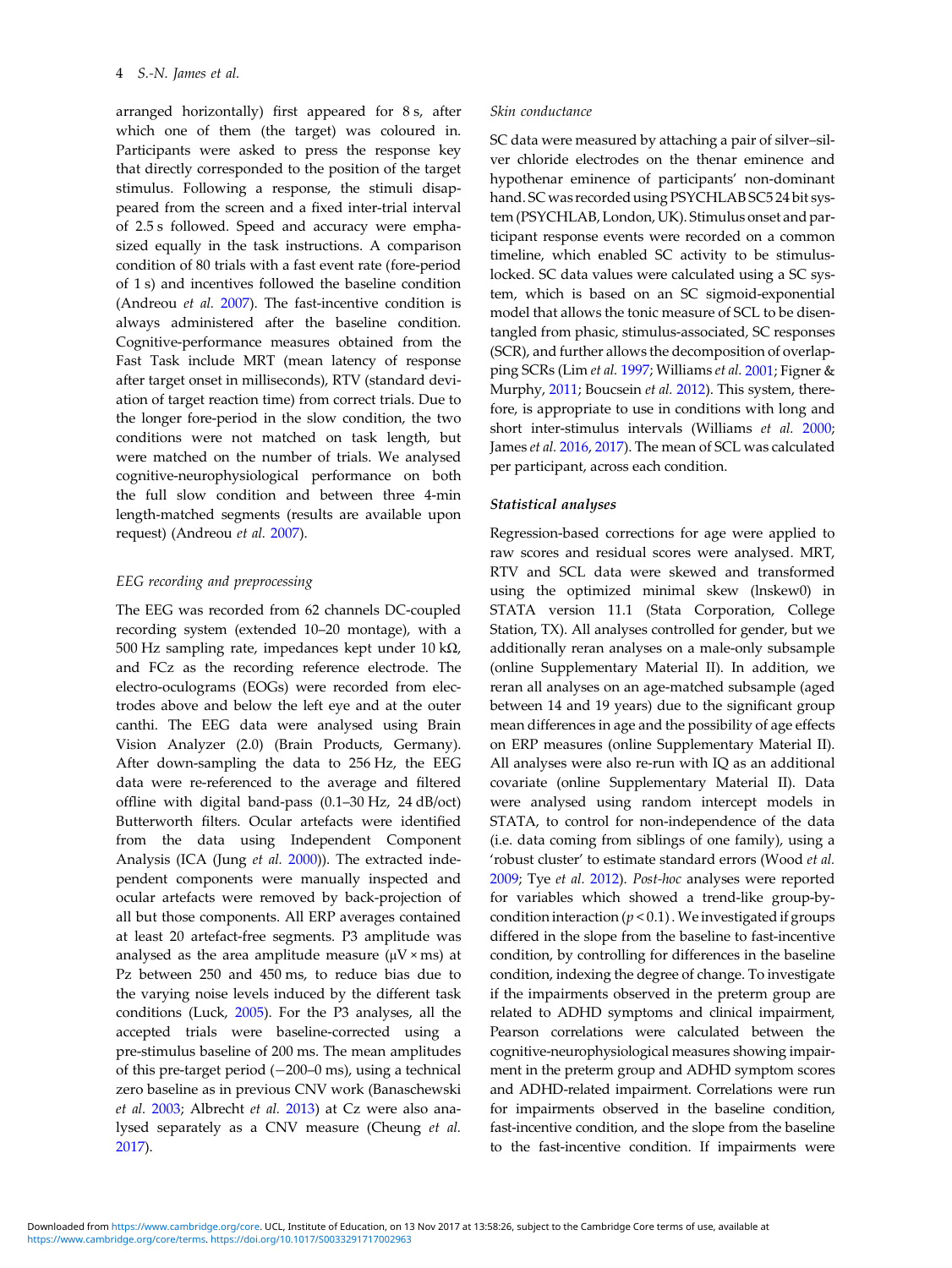observed in both the baseline and fast-incentive condition for the same variable, correlations were run using the baseline condition only – which is more sensitive to ADHD (Kuntsi et al. [2013](#page-11-0)), in order to reduce the number of statistical comparisons.

## Results

The results for comparisons involving the preterm group are new and the focus here, but, for ease of comparison and completeness, we also report the statistics from the ADHD-control comparisons (previously reported for the full sample in (James et al. [2016](#page-11-0); Cheung et al. [2017\)](#page-10-0) for RTV, P3, CNV and SCL).

#### Cognitive performance measures

For MRT data in all groups [\(Fig. 1](#page-5-0)a), a random intercept model indicated a significant main effect of condition  $(z = -31.04, p < 0.01)$  and a main effect of group  $(z =$ 1.98,  $p < 0.05$ ), but no significant group-by-condition interaction  $(z = -1.06, p = 0.29)$ . The within-group difference in MRT from the baseline to the fast-incentive condition was significant in the term-born ADHD  $(t =$  $-11.75$ ,  $p < 0.01$ )and control group ( $t = -16.18$ ,  $p < 0.01$ ). Within-group difference in MRT was also significant in the preterm group ( $t = -13.53$ ,  $p < 0.01$ ). Compared with the term-born control group, the slope in MRT, indexing the extent of change from the baseline to fast-incentive condition, was significantly greater in the term-born ADHD group ( $t = 2.90$ ,  $p < 0.01$ ). For the preterm group, the slope in MRT was not significantly different compared with the term-born ADHD group ( $p = -1.37$ ,  $p = 0.17$ ), but was significantly greater compared with the term-born control group  $(t=1.78, p<$ 0.05) [\(Table 2\)](#page-7-0).

For RTV data for all groups ([Fig. 1](#page-5-0)b), a random intercept model indicated a significant main effect of condition ( $z = -13.40$ ,  $p < 0.01$ ), a main effect of group  $(z = 3.40, p < 0.01)$  and a significant group-by-condition interaction ( $z = -2.05$ ,  $p < 0.05$ ). Similar to previous analyses (Cheung et al. [2017](#page-10-0)), compared with the term-born control group, the term-born ADHD group showed significantly greater RTV in the baseline  $(t=3.42, p<$ 0.01) and fast-incentive ( $t = 2.58$ ,  $p < 0.01$ ) conditions. The within-group difference in RTV from the baseline to fast-incentive condition was significant in the termborn ADHD ( $t = -6.23$ ,  $p < 0.01$ ) and term-born control  $(t = -11.06, p < 0.01)$  groups, and the slope in RTV was significantly greater in the term-born ADHD group  $(t = 2.89, p < 0.01)$  compared with the term-born control group.

The preterm group, in the baseline condition, showed significantly decreased RTV compared with the term-born ADHD group  $(t = -2.05, p < 0.05)$ , but significantly increased RTV compared with the termborn control group  $(t = 3.68, v < 0.01)$  [\(Table 1\)](#page-6-0). In the fast-incentive condition, the preterm group did not differ in RTV compared with the term-born ADHD group  $(t = -1.36, p = 0.18)$ , but showed significantly increased RTV compared with the term-born control group  $(t =$ 5.38,  $p < 0.01$ ). The within-group difference in RTV was significant in the preterm group  $(t = -6.01, p <$ 0.01). The slope in RTV in the preterm group was, at a trend level of significance, less steep compared with the term-born ADHD group  $(t = -1.82, p = 0.07)$ , but was significantly greater than in the term-born control group  $(t = 2.52, p < 0.05)$  [\(Table 2](#page-7-0)).

## ERP measures

For CNV amplitude for all groups [\(Fig. 1](#page-5-0)c), a random intercept model indicated a significant main effect of condition ( $z = -16.61$ ,  $p < 0.01$ ), a significant main effect of group  $(z=3.47, p<0.01)$  and a significant group-bycondition interaction ( $z = 9.19$ ,  $p < 0.01$ ). Similar to previous analyses (Cheung et al. [2017\)](#page-10-0), compared with the term-born control group, the term-born ADHD group showed no group difference in CNV amplitude in the baseline condition ( $t = 1.24$ ,  $p = 0.22$ ), but showed significantly reduced CNV amplitude in the fast-incentive condition ( $t = 4.10$ ,  $p < 0.01$ ). The within-group difference in CNV amplitude from the baseline to fast-incentive condition was significant in both the term-born ADHD ( $t = -$ 6.98,  $p < 0.01$ ) and term-born control ( $t = -10.55$ ,  $p < 0.01$ ) group, with a significantly less steep CNV slope in the term-born ADHD group  $(t = -3.12, p < 0.01)$  compared with the term-born control group.

The preterm group, in the baseline condition, showed no group difference in CNV amplitude compared with the term-born ADHD group ( $t = -1.48$ ,  $p = 0.14$ ) or the term-born control group ( $t = -0.83$ ,  $p = 0.41$ ) [\(Table 1](#page-6-0), [Fig. 2](#page-8-0)a). In the fast-incentive condition, the preterm group was not significantly different compared with the term-born ADHD group ( $t = 0.98$ ,  $p = 0.33$ ), but had a significantly reduced CNV amplitude compared with the term-born control group  $(t=5.89, p<0.01)$ ([Table 1](#page-6-0), [Fig. 2](#page-8-0)c). The within-group difference in CNV amplitude from the baseline to fast-incentive condition was significant in the preterm  $(t = -5.59, p < 0.01)$ group. The slope in CNV amplitude in the preterm group was significantly less steep compared with both the term-born ADHD ( $t = -2.54$ ,  $p < 0.01$ ) and control  $(t = -7.52, p < 0.01)$  groups ([Table 2](#page-7-0)).

For P3 amplitude for all groups ([Fig. 1](#page-5-0)d), a random intercept model indicated a significant main effect of condition ( $z = 2.01$ ,  $p < 0.05$ ), a main effect of group  $(z = -3.43, p < 0.01)$  and a significant group-by-condition interaction emerged ( $z = -5.46$ ,  $p < 0.01$ ). Similar to previous analyses (Cheung et al. [2017](#page-10-0)), compared with the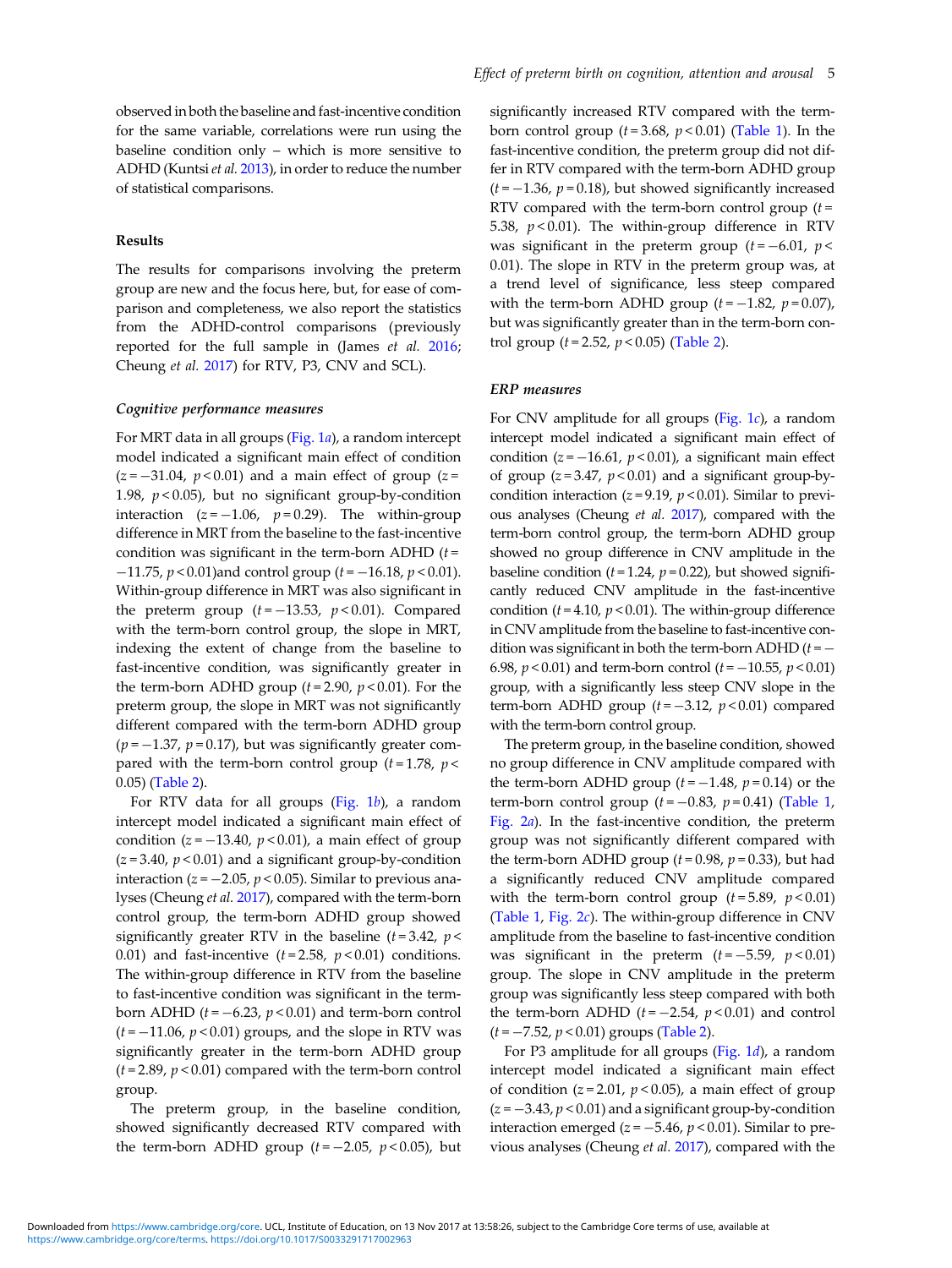<span id="page-5-0"></span>

Fig. 1. Average age regressed scores across the baseline and fast-incentive conditions of the Fast Task in the following measures: (a) mean reaction time = MRT (b) reaction time variability = RTV (c) contingent negative variation amplitude = CNV (d) P3 amplitudes and (e) skin conductance level = SCL. The preterm group is shown in green, attention-deficit/hyperactivity disorder (ADHD) group shown in red and the control group shown in blue. Data from ADHD and control participants in the full sample have already been presented for RTV, CNV, P3 and SCL (James et al. [2016](#page-11-0); Cheung et al. [2017](#page-10-0)), but for ease of comparison, results specific to this analysis (ADHD and control term-born subsample) have been replicated here with the additional preterm group.

term-born control group, the term-born ADHD group showed significantly decreased P3 amplitude in the baseline condition ( $t = 2.62$ ,  $p < 0.01$ ), but they did not differ in the fast-incentive condition  $(t=1.61, p=0.14)$ ([Table 1,](#page-6-0) Fig.  $2b$ ). The within-group difference in P3 amplitude from the baseline to fast-incentive condition was significant in the term-born ADHD ( $t = -3.96$ ,  $p <$ 0.01) and term-born control ( $t = -6.44$ ,  $p < 0.01$ ) group. The slope in P3 amplitude did not differ between the term-born ADHD and control group ( $t = -0.41$ ,  $p = 0.68$ ).

The preterm group in the baseline condition was not significantly different in P3 amplitude compared with either the term-born ADHD ( $t = -0.34$ ,  $p = 0.73$ ) or control ( $t = -0.74$ ,  $p = 0.46$ ) group. In the fast-incentive condition, the preterm group showed significantly decreased P3 amplitude compared both to the termborn ADHD ( $t = -3.04$ ,  $p < 0.01$ ) and term-born control  $(t = -5.26, p < 0.01)$  groups ([Table 1](#page-6-0), [Fig. 2](#page-8-0)d). The within-group difference in P3 amplitude from the baseline to fast-incentive condition was not significant in the preterm group ( $t = -1.57$ ,  $p = 0.16$ ). The slope in P3 amplitude in the preterm group was less steep compared with both the term-born ADHD ( $p = -2.72$ ,

 $p < 0.01$ ) and term-born control ( $t = -4.05$ ,  $p < 0.01$ ) groups [\(Table 2](#page-7-0)).

## SC measures

For SCL for all groups (Fig.  $1e$ ), a random intercept model indicated a significant main effect of condition  $(z = -5.74, p < 0.01)$ , but no main effect of group  $(z =$ 0.02,  $p = 0.99$ ), and a trend towards a group-by-condition interaction ( $z = -1.68$ ,  $p = 0.09$ ). Similar to previous analyses (James et al. [2016](#page-11-0)), the term-born ADHD group showed significantly decreased SCL compared with the term-born control group in the baseline condition  $(t = -4.55, p < 0.01)$ , but not in the fast-incentive condition ( $t = 0.91$ ,  $p = 0.36$ ). The within-group difference in SCL from the baseline to fast-incentive condition was significant in the term-born ADHD ( $t = 9.29$ ,  $p < 0.01$ ) and term-born control ( $t = 4.85$ ,  $p < 0.01$ ) groups. The slope in SCL was significantly steeper in the term-born ADHD group compared with the term-born control group ( $t = 2.60$ ,  $p < 0.05$ ).

The preterm group, in the baseline condition, showed significantly increased SCL compared with the term-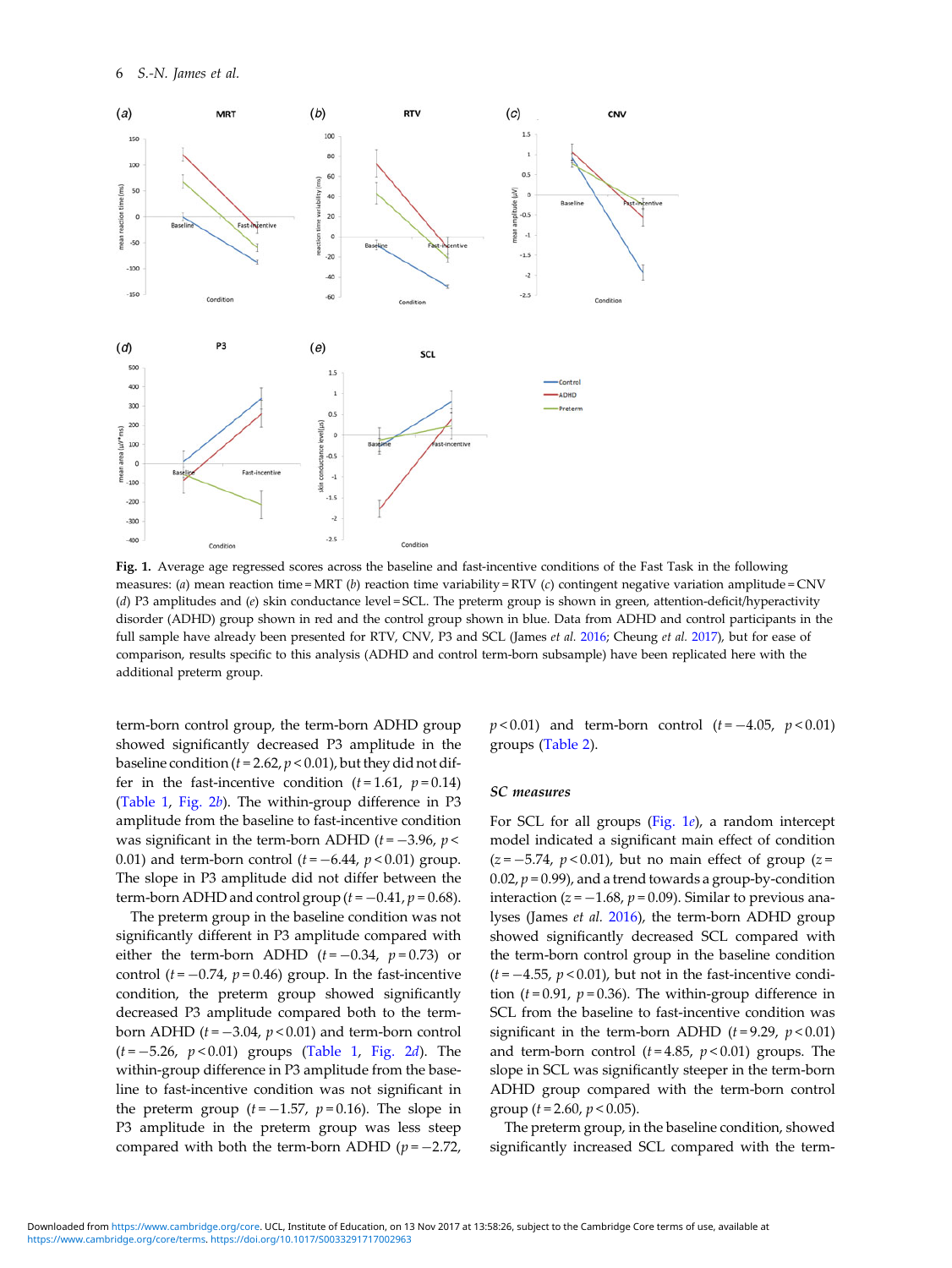| Variables  | Condition      | Preterm $(n=186)$ |               | ADHD $(n=69)$   |               | Control $(n=135)$ |              | Cohen's d effect size |          |              |
|------------|----------------|-------------------|---------------|-----------------|---------------|-------------------|--------------|-----------------------|----------|--------------|
|            |                | Mean              | S.D.          | Mean            | S.D.          | Mean              | S.D.         | a                     | b        | $\mathsf{C}$ |
| <b>MRT</b> | Baseline       | 594.5 (68.3)      | 166.3(163.5)  | 616.8 (120.3)   | 119.1 (116.2) | 530.1(27.1)       | 94.0 (91.1)  | $0.34**$              | $0.94**$ | $0.30*$      |
|            | Fast-incentive | $466.8(-59.4)$    | 95.7 (93.1)   | $475.2(-21.2)$  | 95.3 (100.3)  | $415.7(-87.3)$    | 55.5 (56.8)  | $0.46*$               | $0.89**$ | $0.35**$     |
| <b>RTV</b> | Baseline       | 161.7(43.3)       | 143.2 (142.3) | 175.9 (72.9)    | 110.4 (111.0) | $98.3(-8.0)$      | 55.9(55.0)   | $0.22*$               | $1.03**$ | $0.46**$     |
|            | Fast-incentive | $97.6(-20.7)$     | 57.7 (57.3)   | $92.2(-10.8)$   | 80.4 (84.2)   | $57.1(-49.3)$     | 22.4(22.9)   | 0.14                  | $0.74**$ | $0.64**$     |
| CNV (Cz)   | Baseline       | 0.0(0.7)          | 1.1(1.16)     | 0.0(1.0)        | 1.6(1.6)      | $-0.1(0.9)$       | 1.3(1.3)     | 0.02                  | 0.10     | 0.11         |
|            | Fast-incentive | $-1.0$ (-0.2)     | 1.8(1.8)      | $-1.6(-0.5)$    | 1.9(1.8)      | $-2.9(-1.9)$      | 2.2(2.2)     | 0.16                  | $0.67*$  | $0.85*$      |
| P3(Pz)     | Baseline       | $1038.9(-86.8)$   | 954.1 (105.1) | $1017.5(-68.0)$ | 567.3 (67.0)  | 1190.1 (63.6)     | 627.8 (53.2) | 0.02                  | $0.64*$  | 0.14         |
|            | Fast-incentive | $912.5(-213.3)$   | 1001.2 (73.4) | 1379.8 (242.0)  | 601.7(71.4)   | 1455.4 (359.7)    | 630.0(53.7)  | $0.44*$               | 0.17     | $0.69*$      |
| <b>SCL</b> | Baseline       | $4.9(-0.1)$       | 3.9(3.8)      | $2.8(-1.7)$     | 1.6(1.6)      | $4.4(-0.2)$       | 2.2(2.2)     | $0.49*$               | $0.73*$  | 0.04         |
|            | Fast-incentive | 5.3(0.2)          | 4.2(4.2)      | 4.9(0.3)        | 2.1(2.1)      | 5.5(0.8)          | 3.1(3.0)     | 0.04                  | 0.15     | 0.15         |

<span id="page-6-0"></span>Table 1. Cognitive and neurophysiological measures from the baseline and fast-incentive conditions of the Fast Task: means, standard deviation (S.D.) and effect sizes (Cohen'<sup>s</sup> d) for the preterm, ADHD and control groups

 $*p$  < 0.05,  $**p$  < 0.01; a=ADHD v. Preterm: b=ADHD v. Control: c=Preterm v. Control; ERP, event related potential; ADHD, attention-deficit/ hyperactivity disorder; MRT, mean reaction time in milliseconds; RTV, reaction time variability in milliseconds; CNV, contingent negative variation; SCL, skin conductance level.

Note: Values represent raw scores. Regression-based corrections in parentheses. Whilst comparisons between ADHD and control participants in the full sample have already been presented for RTV, CNV, P3 and SCL (James et al. [2016](#page-11-0); Cheung et al. [2017](#page-10-0)) for ease of comparison, results specific to this analysis (ADHD and control term-born subsample) have been replicated here with the additional preterm group.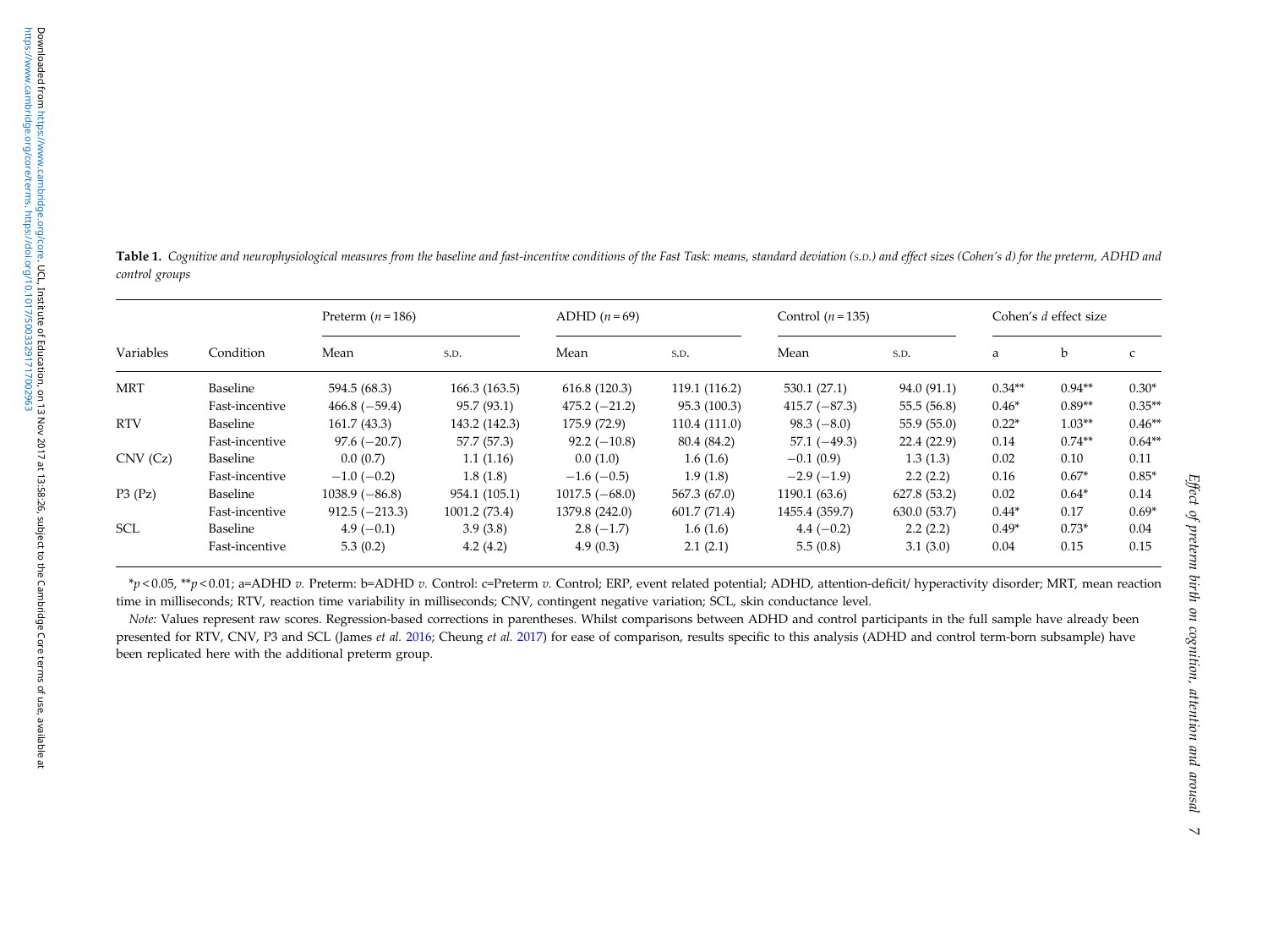|                    | Means and 95% confidence intervals (CI)                             |                                                                                                             |                                                                    |         | <i>Post-hoc</i> group comparisons |                        |                 |                                |                  |  |
|--------------------|---------------------------------------------------------------------|-------------------------------------------------------------------------------------------------------------|--------------------------------------------------------------------|---------|-----------------------------------|------------------------|-----------------|--------------------------------|------------------|--|
|                    |                                                                     |                                                                                                             |                                                                    | a       |                                   | b                      |                 | $\mathbf{C}$                   |                  |  |
|                    | Preterm $(n=186)$<br>Mean $(95\%$ CI)                               | ADHD $(n=69)$<br>Mean $(95\% \text{ CI})$                                                                   | Controls $(n=135)$<br>Mean $(95\%$ CI)                             | t       | $\mathcal{V}$                     | t                      | $\mathfrak{p}$  | $\boldsymbol{t}$               | $\boldsymbol{p}$ |  |
| MRT slope          | $-125.95$                                                           | $-143.24$                                                                                                   | $-114.21$                                                          | $-1.37$ | 0.17                              |                        | $2.90 \le 0.01$ | 1.78                           | 0.04             |  |
| RTV slope          | $-62.47$                                                            | $(-137.75 \text{ to } -114.14)$ $(-161.49 \text{ to } -124.99)$ $(-122.62 \text{ to } -105.78)$<br>$-85.54$ | $-41.15$                                                           | $-1.82$ | 0.07                              |                        | $2.89 \le 0.01$ |                                | $2.52 \le 0.01$  |  |
| $CNV$ slope $(Cz)$ | (-75.89 to -49.05)<br>$-0.95$                                       | $(-104.67 \text{ to } -66.41)$<br>$-1.58$                                                                   | $(-46.26 \text{ to } -36.05)$<br>$-2.92$                           |         | $2.54 \le 0.01$                   |                        |                 | $3.12 \le 0.01 -7.52 \le 0.01$ |                  |  |
| $P3$ slope $(Pz)$  | $(-1.19 \text{ to } -0.70)$<br>$-135.34$                            | $(-1.96 \text{ to } -1.21)$<br>253.58                                                                       | $(-3.25 \text{ to } -2.59)$<br>327.77                              |         |                                   | $-2.72 \le 0.01 -0.41$ |                 | $0.68$ $-4.05$ $\leq 0.01$     |                  |  |
| SCL slope          | $(-266.17 \text{ to } -4.52)$<br>0.41<br>$(-0.23 \text{ to } 1.05)$ | $(150.97 \text{ to } 356.20)$<br>2.18<br>$(1.87 \text{ to } 2.48)$                                          | $(249.76 \text{ to } 405.78)$<br>1.07<br>$(0.76 \text{ to } 1.38)$ |         | $-2.62 \le 0.01$                  |                        |                 | $2.60 \le 0.01 -1.89$          | 0.04             |  |

<span id="page-7-0"></span>Table 2. Means and post-hoc group tests in the slope generated from plotting the baseline and fast-incentive condition of cognitive performance, ERP and skin conductance measures

a=ADHD v. Preterm: b=ADHD v. Control: c=Preterm v. Control; ERP=event related potential; ADHD, attention-deficit/ hyperactivity disorder; MRT, mean reaction time in milliseconds; RTV, reaction time variability in milliseconds; CNV, contingent negative variation; SCL, skin conductance level.

95% confidence intervals are indicated in brackets.

Note: Mean values represent slope values from regression-based corrections. Whilst comparisons between ADHD and control participants in the full sample have already been presented for RTV, CNV, P3 and SCL (James et al. [2016;](#page-11-0) Cheung et al. [2017](#page-10-0)), for ease of comparison, results specific to this analysis (ADHD and control term-born subsample) have been replicated here with the additional preterm group.

born ADHD group ( $t = 4.01$ ,  $p < 0.01$ ), but did not differ from the term-born control group ( $t = 0.30$ ,  $p = 0.76$ ). In the fast-incentive condition, the preterm group was not significantly different compared with the term-born ADHD group ( $t = -0.10$ ,  $p = 0.91$ ) or compared with the term-born control group  $(t = -1.02, p = 0.31)$ . The within-group difference in SCL from the baseline to fast-incentive condition was not significant in the preterm group ( $t = 0.83$ ,  $p = 0.41$ ). The slope in SCL in the preterm group was less steep compared with both the term-born ADHD ( $p = -2.62$ ,  $p < 0.01$ ) and term-born control ( $t = -1.89$ ,  $p < 0.05$ ) groups (Table 2).

Excluding the eight preterm-born individuals meeting diagnostic criteria for a research diagnosis of ADHD, using a male-only sample, using an age-match subsample or re-running the analysis with IQ as a covariate (online Supplementary Material II), did not change the significance of the results.

## Associations with ADHD symptoms and impairment

Correlations were run in the preterm group ( $n = 186$ ) to investigate if the cognitive-neurophysiological differences observed in the preterm group, compared with term-born controls, are related to ADHD symptoms and ADHD-related clinical impairments. In order to reduce the number of statistical comparisons,

correlations were run using the baseline condition only - which is more sensitive to ADHD (Kuntsi et al. [2013\)](#page-11-0) – if impairments were observed in both the baseline and fast-incentive condition for the same variable. In the preterm group, baseline performance of MRT and RTV, and the slope of MRT and RTV, were significantly correlated with ADHD symptoms and ADHD impairment [\(Table 3\)](#page-9-0). CNV amplitude in the fast-incentive condition was correlated with ADHD symptoms and ADHD impairment, but the correlation with the slope in CNV amplitude did not reach significance ([Table 3](#page-9-0)). P3 amplitude in the fast-incentive condition, the slope in P3 amplitude, and the slope in SCL, were not significantly correlated with ADHD symptoms or ADHD impairment [\(Table 3\)](#page-9-0).

### Discussion

In a detailed analysis of cognitive-neurophysiological processes during RT performance under baseline and fast-incentive conditions, we provide evidence, first, for ADHD-like impairments in adolescents born preterm in speed and variability of reaction times (MRT and RTV in baseline condition) and in response preparation (CNV in fast-incentive condition). These findings from group comparisons were further confirmed by within-group analyses that showed how each of these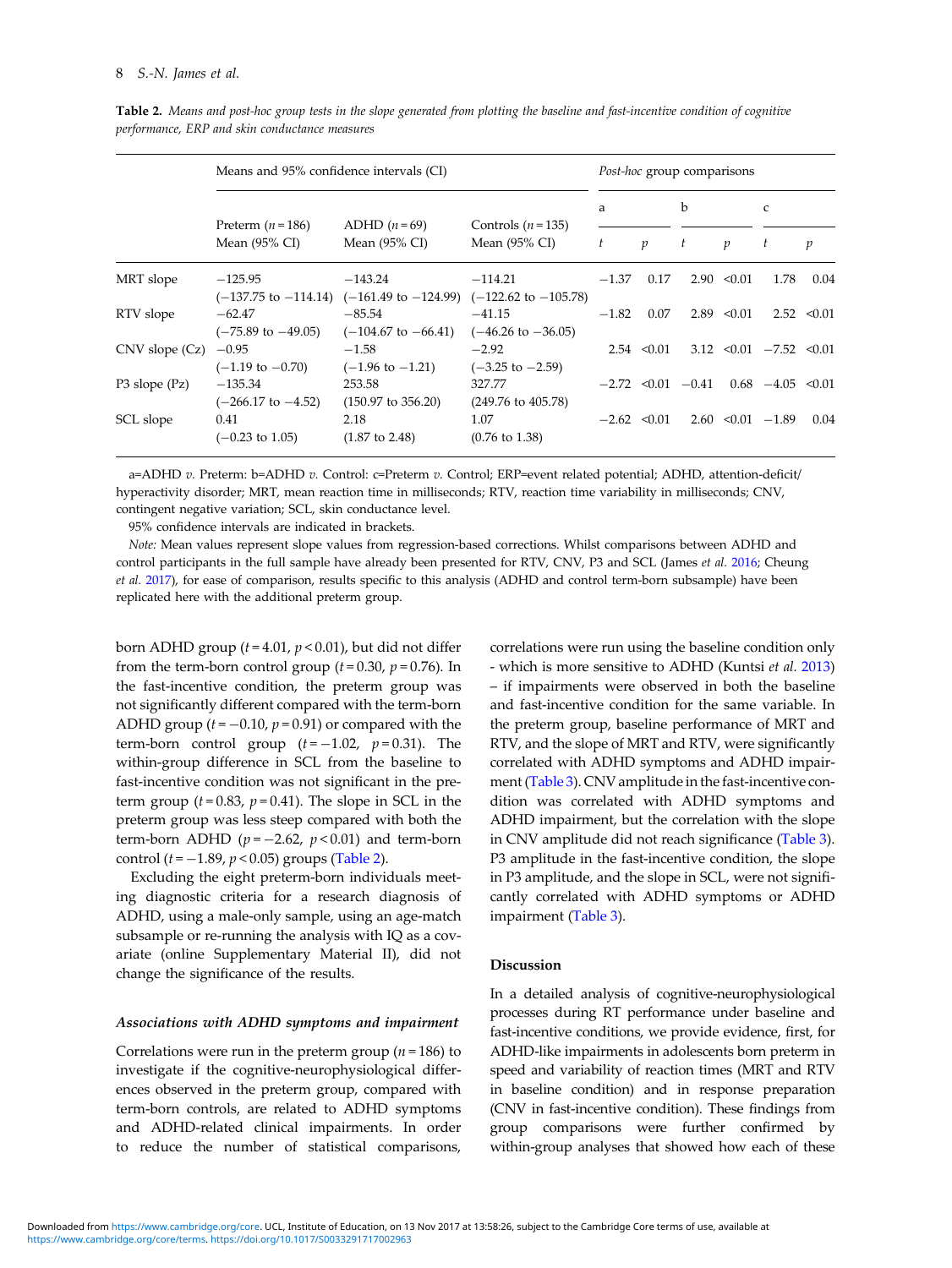<span id="page-8-0"></span>

Fig. 2. Group grand averages and topographic maps of the contingent negative variation (CNV) amplitude at the Cz electrode (shown on the left), and of P3 amplitudes at Pz electrode (shown on the right), in both the baseline (a and b) and fast-incentive conditions ( $c$  and  $d$ ) of the Fast Task. The preterm group is shown in green, attention-deficit/hyperactivity disorder (ADHD) group shown in red and the control group shown in blue. Data from ADHD and control participants in the full sample have already been presented for RTV, CNV, P3 and SCL (James et al. [2016](#page-11-0); Cheung et al. [2017](#page-10-0)), but for ease of comparison, results specific to this analysis (ADHD and control term-born subsample) have been replicated here with the additional preterm group.

impairments correlated with the continuum of ADHD symptoms (and impairments) in individuals born preterm. Second, the adolescents born preterm did not show ADHD-like impairments in the ERP index of attention allocation (P3) or skin conductance-measured arousal (SCL) in the baseline condition, but were unlike either the ADHD or control group in showing an unusual lack of malleability in P3 amplitude and SCL from baseline to fast-incentive condition, indicating a lack of malleability in attention allocation and arousal from the baseline to fast-incentive condition in the individuals born preterm. Overall, we show how specific impairments in cognitive and brain function observed among preterm-born individuals relate to their increased ADHD symptoms, whereas their additional impairments were not significantly associated with ADHD symptoms. Our findings provide further evidence, in line with other studies, that preterm birth is a risk factor for developing some ADHD-related cognitive-neurophysiological impairments (Aarnoudse-Moens et al. [2009](#page-10-0)). However, our findings also indicate further, non-ADHD related, impairments, indicating there are differentiating neurophysiological processes in preterm individuals. Given that the last trimester is crucial for growth and development of brain networks (Johnson, [2003;](#page-11-0) Ball et al. [2014\)](#page-10-0), it is feasible that giving birth prematurely could disrupt this process and result in aberrant networks associated with ADHD, and with further impairments.

Our finding that the ERP-index of response preparation (CNV) shows an ADHD-like impairment in adolescents born preterm replicates our previous CNV finding on the CPT in the same sample (Rommel et al. [2017](#page-11-0)). These observations are in line with previous evidence of abnormalities in response preparation in children born preterm (Mikkola et al. [2007,](#page-11-0) [2010](#page-11-0); Hövel et al. [2014](#page-11-0)), and we now show how these impairments are linked to the increased ADHD symptoms in individuals born preterm. The further ADHD-like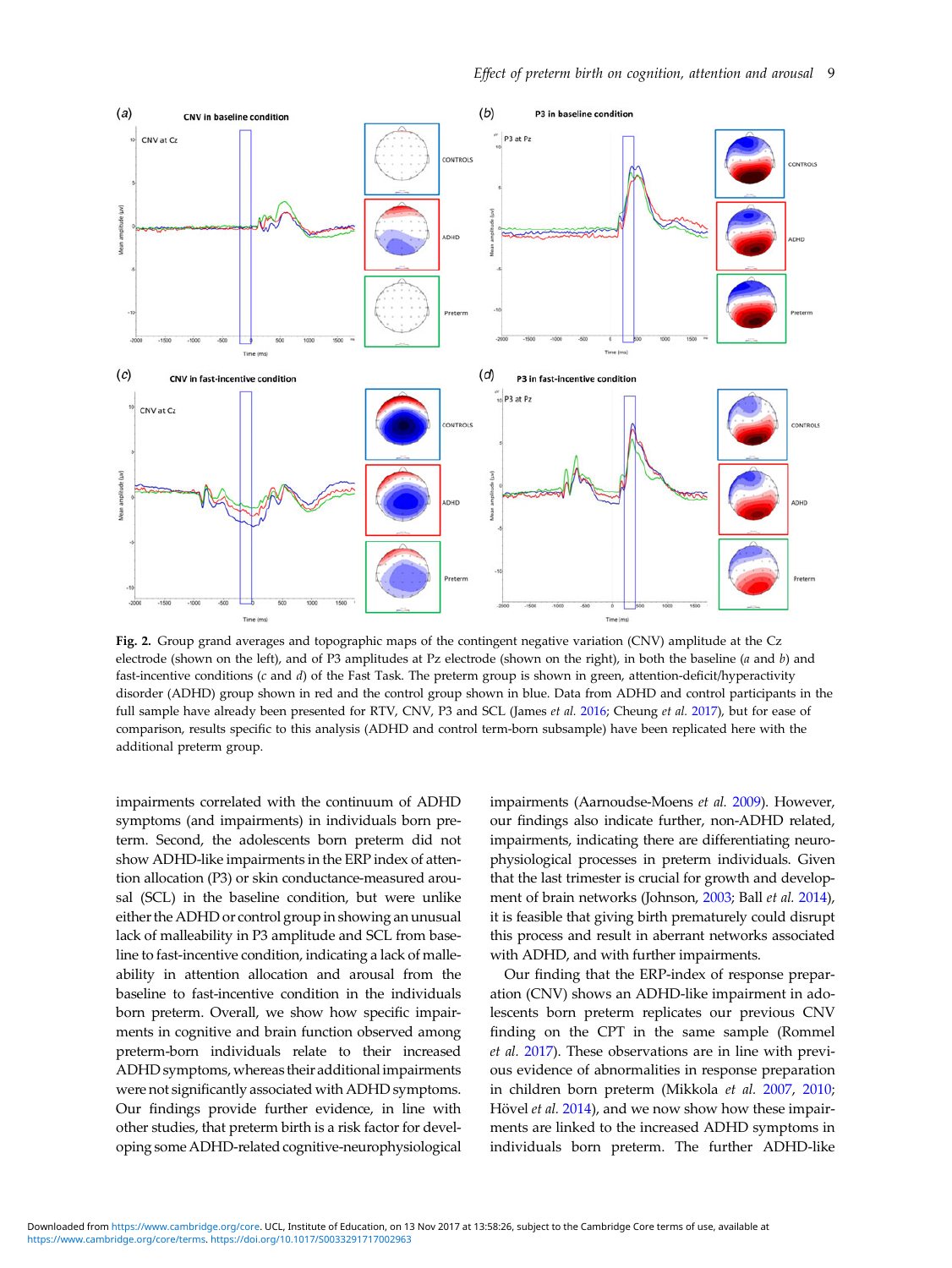<span id="page-9-0"></span>Table 3. Pearson correlations (two-tailed) between cognitive-neurophysiological impairments observed in the preterm group with interview-based ADHD symptoms and clinical impairment within the preterm group only (n=186)

|                               | <b>ADHD</b><br>symptoms |        | Impairment |        |  |
|-------------------------------|-------------------------|--------|------------|--------|--|
|                               | r                       | р      | r          | р      |  |
| <b>MRT</b> Baseline           | 0.23                    | < 0.01 | 0.19       | < 0.01 |  |
| RTV Baseline                  | 0.24                    | < 0.01 | 0.20       | < 0.01 |  |
| CNV Fast-incentive            | 0.15                    | 0.04   | 0.13       | 0.05   |  |
| CNV slope                     | 0.08                    | 0.28   | 0.06       | 0.41   |  |
| P <sub>3</sub> Fast-incentive | $-0.10$                 | 0.17   | $-0.09$    | 0.17   |  |
| P <sub>3</sub> slope          | $-0.06$                 | 0.41   | $-0.12$    | 0.10   |  |
| SCL slope                     | $-0.08$                 | 0.22   | $-0.11$    | 0.14   |  |

Baseline, Baseline condition; Fast-incentive, Fast incentive condition; slope, the slope generated from plotting performance from the baseline to fast-incentive condition. ADHD, attention-deficit/ hyperactivity disorder; DIVA, Diagnostic Interview for ADHD in Adults; MRT, mean reaction time in milliseconds; RTV, reaction time variability in milliseconds; CNV, contingent negative variation amplitude at Cz; P3, P3 amplitude at Pz; SCL, skin conductance level.

Note: In order to reduce the number of statistical comparisons, correlations were run using the baseline condition only – which is more sensitive to ADHD – if impairments were observed in both the baseline and fast-incentive condition for the same variable.

impairments we observed in the preterm-born group in the speed and variability of reaction times (MRT and RTV) were significantly milder among the preterm-born than in individuals with ADHD, although both groups significantly differed from controls. In our previous analysis on CPT data on the same sample, we did not observe differences in MRT and RTV between the preterm and controls groups (Rommel et al. [2017](#page-11-0)), suggesting that the milder MRT and RTV impairments in individuals born preterm may only be observed in tasks that show particularly strong impairments in individuals with ADHD. Increased MRT and RTV in preterm-born children have also been reported for a visual oddball task (Potgieter et al. [2003](#page-11-0)), and an attention network test study reported increased lapses of attention in preterm-born individuals (de Kieviet et al. [2012\)](#page-11-0). We now show how the increased MRT and RTV in individuals born preterm, similar to attenuated CNV, are related to their increased ADHD symptoms.

While the above findings point to specific ADHD-like impairments in cognition and brain function, our further findings on attention allocation (P3) and peripheral arousal (SCL) indicate that preterm birth is associated with only some, and not all, impairments seen in ADHD, as well as with further unique impairments not associated with ADHD. The adolescents born preterm did not show the ADHD-like impairment in attention allocation (P3) and peripheral hypo-arousal (SCL) in the baseline condition. Yet subtle impairments in P3 amplitude and SCL were observed in the preterm group in the lack of adjustment and malleability from the baseline to fast-incentive condition that are seen in the other groups. For response preparation (CNV), both preterm and ADHD groups showed the reduced change between task conditions, compared with controls, but the lack of adjustment was significantly stronger for the preterm than term-born ADHD group. Overall, the reduced neurophysiological sensitivity to the effects of incentives and a faster event rate in the individuals born preterm is intriguing, calling for a further investigation in future research.

A limitation of our study is the small sample of females in the ADHD group  $(n=8)$ : whilst we controlled for gender, we could not directly examine sex differences between the groups. We were also unable to investigate whether risk factors for being born preterm (e.g. poverty, malnutrition) might account for the findings in our sample. We show, however, that the impairments are not due to IQ, as controlling for IQ did not change the results.

In conclusion, our investigation of preterm-born adolescents indicates both impairments in cognition and brain function that are linked to increased ADHD symptoms as well as further, subtle impairments in lack of malleability in specific neurophysiological processes. We show how such impairments in individuals born preterm extend to at least adolescence, even in a wellfunctioning sample recruited from mainstream schools. Greater awareness of the risk of developing ADHD-like and wider-ranging impairments in preterm-born individuals could lead to earlier identification and intervention strategies. Future studies should extend these investigations into adulthood.

#### Supplementary material

The supplementary material for this article can be found at <https://doi.org/10.1017/S0033291717002963>.

#### Acknowledgements

We thank all participants and their family for their time and effort as well as those individuals whose work made this research possible: Giorgia Michelini, Hannah Sims, Stacey Eyers, Rachel Sparrow. Special thanks to Jeffrey Dalton from the Neuroimaging department for providing the SCanalyse program. The Study of Preterm birth and Inattention (SPIN)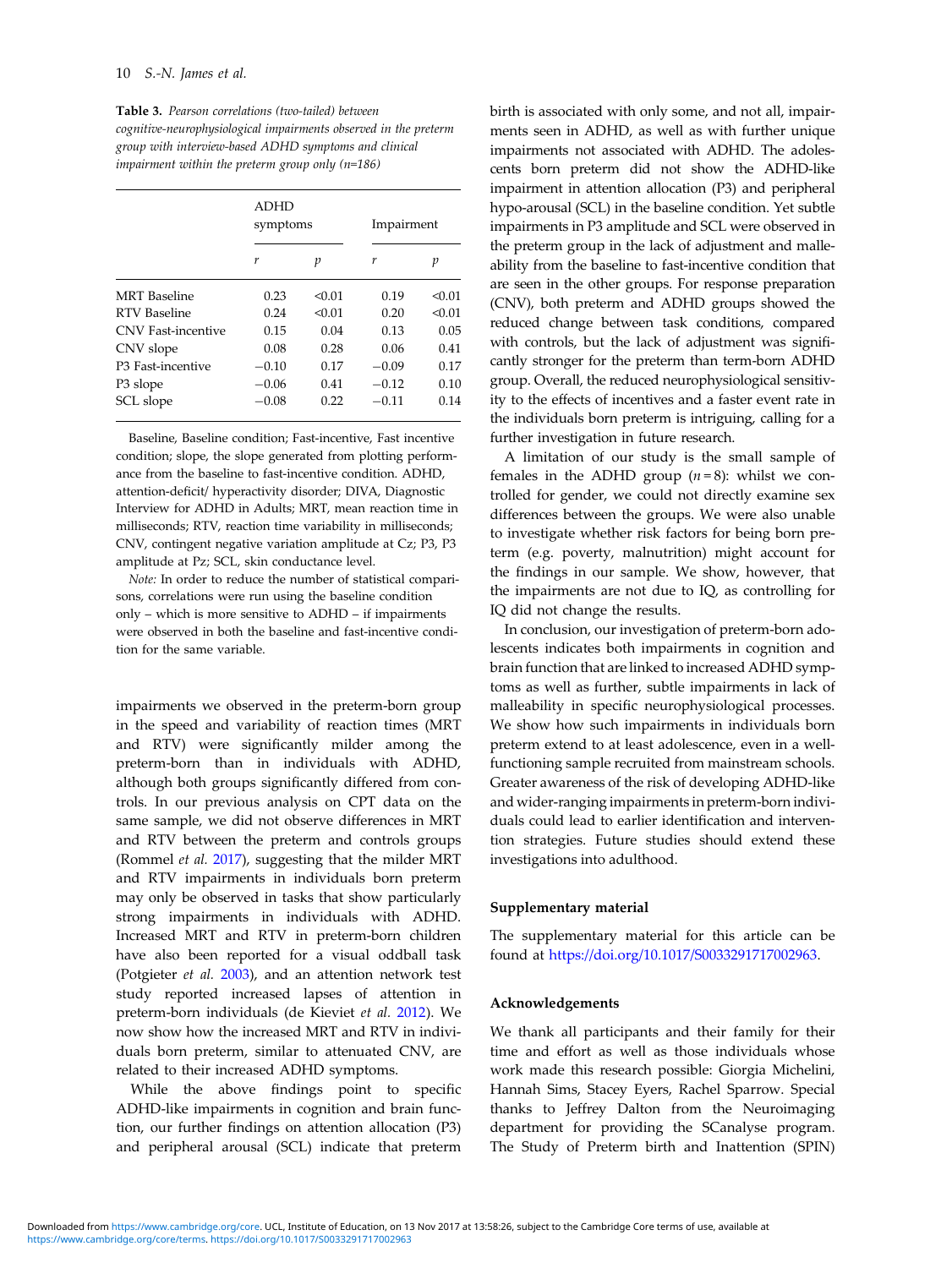<span id="page-10-0"></span>and the Sibling EEG Follow-up Study (SEFOS) were supported by generous grants from Action Medical Research and the Peter Sowerby Charitable Foundation to J Kuntsi (grants GN2080 (SPIN) and GN1777 (SEFOS)). Initial sample recruitment of the SEFOS ADHD sample was supported by NIMH Grant R01MH062873 to SV Faraone; the recruitment of the SEFOS control sample and initial cognitive assessments of ADHD and control groups were supported by UK Medical Research Council grant G0300189 to J Kuntsi. SN James was supported by a 1 + 3 Medical Research Council studentship.

## Declaration of Interest

Professor Philip Asherson has received funding for research from Vifor Pharma, and has given sponsored talks and been an advisor for Shire, Janssen–Cilag, Eli-Lilly, Flynn Pharma and Pfizer, regarding the diagnosis and treatment of ADHD. All funds are received by King's College London and used for studies of ADHD. Professor Tobias Banaschewski has served as advisor or consultant for Bristol Myers-Squibb, Develco Pharma, Lilly, Medice, Novartis, Shire and Vifor Pharma; he has received conference attendance support and conference support or speakers honoraria from Janssen McNeil, Lilly, Medice, Novartis and Shire, and has been involved in clinical trials conducted by Lilly and Shire. The other authors report no conflicts of interest.

## Ethical Standards

The authors assert that all procedures contributing to this work comply with the ethical standards of the relevant national and institutional committees on human experimentation and with the Helsinki Declaration of 1975, as revised in 2008.

## References

Aarnoudse-Moens CSH, Weisglas-Kuperus N,

van Goudoever JB, Oosterlaan J (2009). Meta-analysis of neurobehavioral outcomes in very preterm and/or very low birth weight children. Pediatrics 124, 717–728.

Albrecht B, Brandeis D, Uebel H, Valko L, Heinrich H, Drechsler R, Heise A, Müller UC, Steinhausen H-C, Rothenberger A, Banaschewski T (2013). Familiality of neural preparation and response control in childhood attention deficit-hyperactivity disorder. Psychological Medicine 43, 1997–2011.

Andreou P, Neale BM, Chen W, Christiansen H, Gabriels I, Heise A, Meidad S, Muller UC, Uebel H, Banaschewski T, Manor I, Oades R, Roeyers H, Rothenberger A, Sham P, Steinhausen H-C, Asherson P, Kuntsi J (2007). Reaction time performance in ADHD: improvement under

fast-incentive condition and familial effects. Psychological Medicine 37, 1703–1715.

- Ball G, Aljabar P, Zebari S, Tusor N, Arichi T, Merchant N, Robinson EC, Ogundipe E, Rueckert D, Edwards AD, Counsell SJ (2014). Rich-club organization of the newborn human brain. Proceedings of the National Academy of Sciences of the United States of America 111, 7456–7461.
- Banaschewski T, Brandeis D (2007). Annotation: what electrical brain activity tells us about brain function that other techniques cannot tell us – a child psychiatric perspective. Journal of Child Psychology and Psychiatry, and Allied Disciplines 48, 415–435.
- Banaschewski T, Brandeis D, Heinrich H, Albrecht B, Brunner E, Rothenberger A (2003). Association of ADHD and conduct disorder--brain electrical evidence for the existence of a distinct subtype. Journal of Child Psychology and Psychiatry, and Allied Disciplines 44, 356–376.
- Barkley RA, Murphy KR (2006). Attention Deficit Hyperactivity Disorder: A Clinical Workbook, 3rd edn. Guildford Press: New York.
- Bhutta AT, Cleves MA, Casey PH, Cradock MM, Anand KJS (2002). Cognitive and behavioral outcomes of school-aged children who were born preterm: a meta-analysis. JAMA: The Journal of the American Medical Association 288, 728–737.
- Boucsein W, Fowles DC, Grimnes S, Ben-Shakhar G, Roth WT, Dawson ME, Filion DL (2012). Publication recommendations for electrodermal measurements. Psychophysiology 49, 1017–1034.
- Chen W, Zhou K, Sham P, Franke B, Kuntsi J, Campbell D, Fleischman K, Knight J, Andreou P, Arnold R, Altink M, Boer FFCF, Boholst MJMJ, Buschgens CJMC, Butler L, Christiansen H, Fliers E, Howe-Forbes R, Gabriëls I, Heise A, Korn-Lubetzki I, Marco R, Medad S, Minderaa R, Müller UC, Mulligan A, Psychogiou L, Rommelse NNJN, Sethna V, Uebel H, McGuffin P, Plomin R, Banaschewski T, Buitelaar J, Ebstein R, Eisenberg J, Gill M, Manor I, Miranda A, Mulas F, Oades RDRD, Roeyers H, Rothenberger A, Sergeant JJAJ, Sonuga-Barke EEJS, Steinhausen H-CHC, Taylor E, Thompson M, Faraone SVSV, Asherson P (2008). DSM-IV combined type ADHD shows familial association with sibling trait scores: a sampling strategy for QTL linkage. American Journal of Medical Genetics. Part B, Neuropsychiatric Genetics 147B, 1450–1460.
- Cheung CHM, McLoughlin G, Brandeis D, Banaschewski T, Asherson P, Kuntsi J (2017). Neurophysiological correlates of attentional fluctuation in attention-deficit/hyperactivity disorder. Brain Topography 30, 320–332.
- Cheung CHM, Rijsdijk F, McLoughlin G, Brandeis D, Banaschewski T, Asherson P, Asherson P, Kuntsi J (2016). Cognitive and neurophysiological markers of ADHD persistence and remission. The British Journal of Psychiatry: The Journal of Mental Science 208, 548–555.
- Conners CK, Sitarenios G, Parker JDA, Epstein JN (1998). The revised conners' parent rating scale (CPRS-R): factor structure, reliability, and criterion validity. Journal of Abnormal Child Psychology 26, 257–268.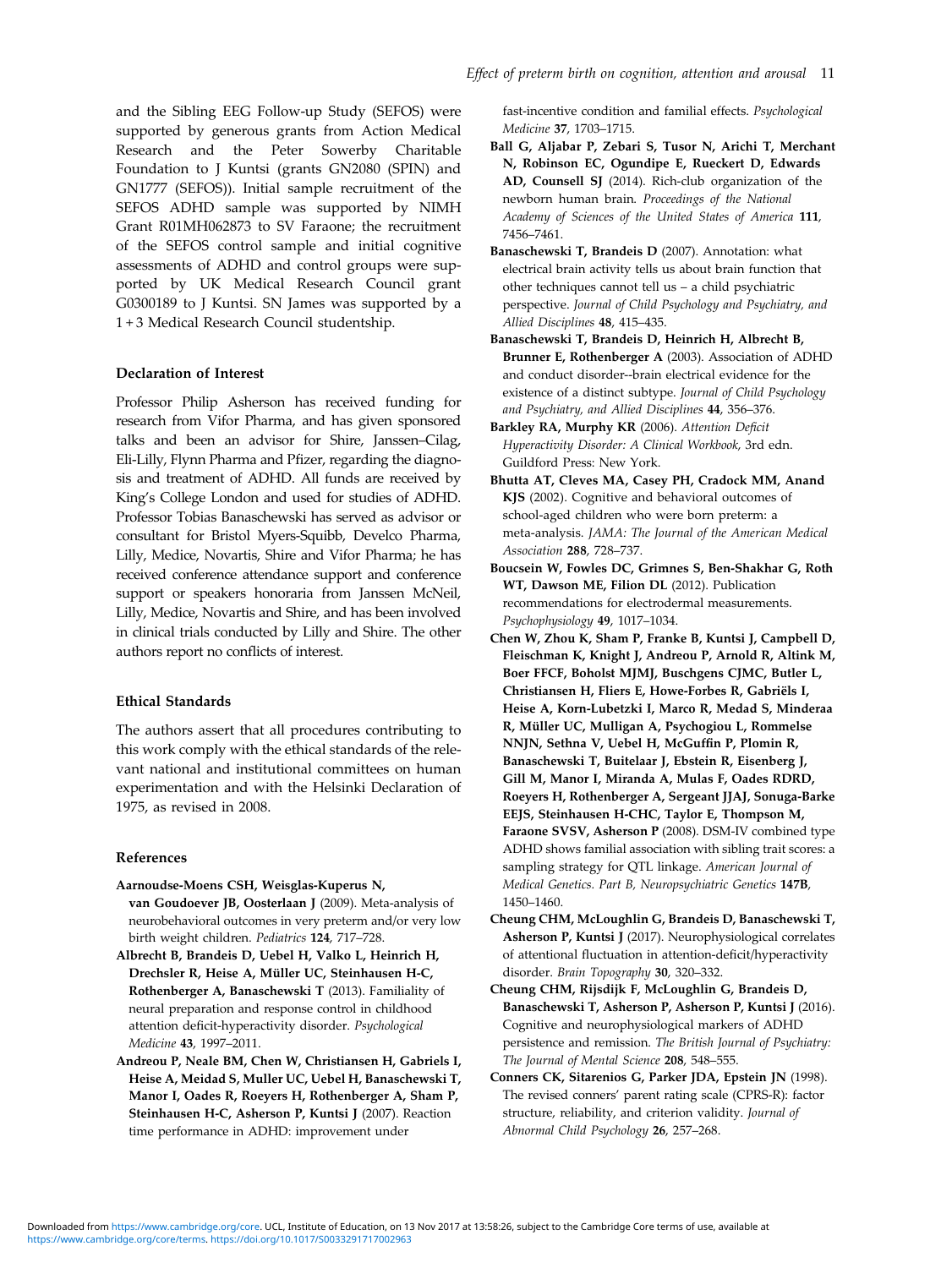## <span id="page-11-0"></span>12 S.-N. James et al.

de Kieviet JF, van Elburg RM, Lafeber HN, Oosterlaan J (2012). Attention problems of very preterm children compared with age-matched term controls at school-age. The Journal of Pediatrics 161, 824–829.

D'Onofrio BM, Class QA, Rickert ME, Larsson H, Långström N, Lichtenstein P (2013). Preterm birth and mortality and morbidity: a population-based quasi-experimental study. JAMA Psychiatry 70, 1231–1240.

Figner B, Murphy R (2011). Using skin conductance in judgment and decision making research. In A Handbook of Process Tracing Methods for Decision Research (ed. M. Schulte-Mecklenbeck, A. Kuehberger and R. Ranyard), pp 163–184. Psychology Press: New York.

Goldenberg RL, Culhane JF, Iams JD, Romero R (2008). Epidemiology and causes of preterm birth. Lancet 371, 75–84. Halmøy A, Klungsøyr K, Skjærven R, Haavik J, Halmoy A, Klungsoyr K, Skjaerven R, Haavik J, Halmøy A,

Klungsøyr K, Skjærven R (2012). Pre- and perinatal risk factors in adults with attention-deficit/hyperactivity disorder. Biological Psychiatry 71, 474–481.

Hövel H, Partanen E, Huotilainen M, Lindgren M, Rosén I, Fellman V (2014). Auditory event-related potentials at preschool age in children born very preterm. Clinical Neurophysiology 125, 449–456.

James S-N, Cheung CHM, Rijsdijk F, Asherson P, Kuntsi J (2016). Modifiable arousal in ADHD and its etiological association with fluctuating reaction times. Biological Psychiatry: Cognitive Neuroscience and Neuroimaging 1, 539–547.

James S-N, Cheung CHM, Rommel A-S, McLoughlin G, Brandeis D, Banaschewski T, Asherson P, Kuntsi J (2017). Peripheral hypoarousal but not preparation-vigilance impairment endures in ADHD remission. Journal of Attention Disorders, 108705471769881. [epub ahead of print].

Johnson MH (2003). Development of human brain functions. Biological Psychiatry 54, 1312–1316.

Jung TP, Makeig S, Humphries C, Lee TW, McKeown MJ, Iragui V, Sejnowski TJ (2000). Removing electroencephalographic artifacts by blind source separation. Psychophysiology 37, 163–178.

Kofler MJ, Rapport MD, Sarver DE, Raiker JS, Orban SA, Friedman LM, Kolomeyer EG (2013). Reaction time variability in ADHD: a meta-analytic review of 319 studies. Clinical Psychology Review 33, 795–811.

Kooij JJS, Francken MH (2007). Diagnostic Interview for ADHD (DIVA) in Adults [\(www.divacentre.eu\)](http://www.divacentre.eu).

Kuntsi J, Frazier-Wood AC, Banaschewski T, Gill M, Miranda A, Oades RD, Roeyers H, Rothenberger A, Steinhausen H-C, van der Meere JJ, Faraone SV, Asherson P, Rijsdijk F (2013). Genetic analysis of reaction time variability: room for improvement? Psychological Medicine 43, 1323–1333.

Kuntsi J, Klein C (2012). Intraindividual variability in ADHD and its implications for research of causal links.Current Topics in Behavioral Neurosciences 9, 67–91.

Kuntsi J, Wood AC, Rijsdijk F, Johnson KA, Andreou P, Albrecht BBB, Arias-Vasquez A, Buitelaar JK, McLoughlin G, Rommelse NNJ, Sergeant JA, Sonuga-Barke EJ, Uebel H, van der Meere JJ, Banaschewski T, Gill M, Manor I,

Miranda A, Mulas F, Oades RD, Roeyers H, Rothenberger A, Steinhausen H-C, Faraone SV, Asherson P (2010). Separation of cognitive impairments in attention-deficit/ hyperactivity disorder into 2 familial factors. Archives of General Psychiatry 67, 1159–1167.

Lim CL, Rennie C, Barry RJ, Bahramali H, Lazzaro I, Manor B, Gordon E (1997). Decomposing skin conductance into tonic and phasic components. International Journal of Psychophysiology 25, 97–109.

Luck SJ (2005). An Introduction to the Event-Related Potential Technique. MIT Press: Cambridge, MA.

McLoughlin G, Makeig S, Tsuang MT (2014). In search of biomarkers in psychiatry: EEG-based measures of brain function. American journal of Medical Genetics. Part B, Neuropsychiatric Genetics 165B, 111–121.

Mikkola K, Kushnerenko E, Partanen E, Serenius-Sirve S, Leipälä J, Huotilainen M, Fellman V (2007). Auditory event-related potentials and cognitive function of preterm children at five years of age. Clinical Neurophysiology 118, 1494–1502.

Mikkola K, Wetzel N, Leipälä J, Serenius-Sirve S, Schröger E, Huotilainen M, Fellman V (2010). Behavioral and evoked potential measures of distraction in 5-year-old children born preterm. International Journal of Psychophysiology 77, 8–12.

Nosarti C, Rubia K, Smith AB, Frearson S, Williams SC, Rifkin L, Murray RM (2006). Altered functional neuroanatomy of response inhibition in adolescent males who were born very preterm. Developmental Medicine and Child Neurology 48, 265–271.

Potgieter S, Vervisch J, Lagae L (2003). Event related potentials during attention tasks in VLBW children with and without attention deficit disorder. Clinical Neurophysiology 114, 1841–1849.

Rommel A-S, James S-N, McLoughlin G, Brandeis D, Banaschewski T, Asherson P, Kuntsi J (2017). Association of preterm birth with attention-deficit/hyperactivity disorder–like and wider-ranging neurophysiological impairments of attention and inhibition. Journal of the American Academy of Child & Adolescent Psychiatry 56, 40–50.

Sucksdorff M, Lehtonen L, Chudal R, Suominen A, Joelsson P, Gissler M, Sourander A (2015). Preterm birth and poor fetal growth as risk factors of attention-deficit/hyperactivity disorder. Pediatrics 136, e599–e608.

Tucker J, McGuire W (2004). Epidemiology of preterm birth. BMJ (Clinical Research ed.) 329, 675–678.

Tye C, Rijsdijk F, Greven CU, Kuntsi J, Asherson P, McLoughlin G (2012). Shared genetic influences on ADHD symptoms and very low-frequency EEG activity: a twin study. Journal of Child Psychology and Psychiatry, and Allied Disciplines 53, 706–715.

van Lang NDJ, Tulen JHM, Kallen VL, Rosbergen B, Dieleman G, Ferdinand RF (2007). Autonomic reactivity in clinically referred children attention-deficit/hyperactivity disorder versus anxiety disorder. European Child & Adolescent Psychiatry 16, 71–78.

Wechsler D (1999). Wechsler Abbreviated Scale of Intelligence (WASI). Harcourt Assessment.